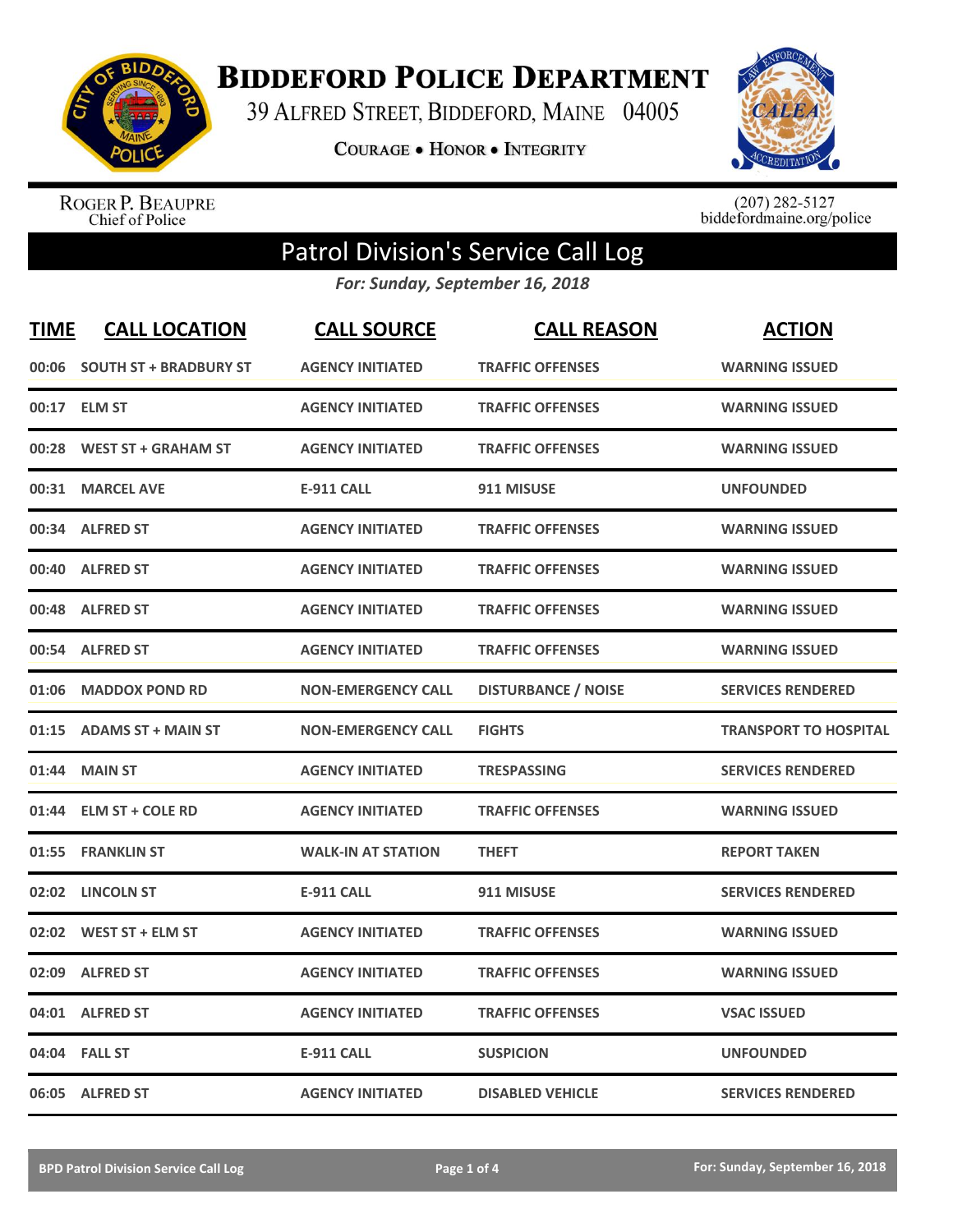| <b>TIME</b> | <b>CALL LOCATION</b>           | <b>CALL SOURCE</b>        | <b>CALL REASON</b>                     | <b>ACTION</b>                |
|-------------|--------------------------------|---------------------------|----------------------------------------|------------------------------|
|             | 08:08 GUINEA RD                | <b>NON-EMERGENCY CALL</b> | <b>ARTICLES LOST/FOUND</b>             | <b>SERVICES RENDERED</b>     |
|             | 08:29 LINCOLN ST               | <b>E-911 CALL</b>         | 911 MISUSE                             | <b>NO ACTION REQUIRED</b>    |
|             | 08:43 WATER ST                 | <b>E-911 CALL</b>         | 911 MISUSE                             | <b>NEGATIVE CONTACT</b>      |
|             | 09:03 ELM ST                   | <b>AGENCY INITIATED</b>   | <b>TRAFFIC OFFENSES</b>                | <b>WARNING ISSUED</b>        |
|             | 09:19 FOSS ST + SUMMER ST      | <b>AGENCY INITIATED</b>   | <b>OPER AFTER SUSPENSION</b>           | <b>VSAC ISSUED</b>           |
|             | 09:43 MARINER WAY              | <b>E-911 CALL</b>         | <b>ANIMAL COMPLAINT</b>                | <b>NO ACTION REQUIRED</b>    |
|             | 09:44 ELM ST                   | <b>AGENCY INITIATED</b>   | <b>TRAFFIC OFFENSES</b>                | <b>WARNING ISSUED</b>        |
|             | 10:03 ALFRED ST                | <b>WALK-IN AT STATION</b> | <b>COURT ORDERED CHECK IN</b>          | <b>SERVICES RENDERED</b>     |
| 10:12       | <b>FRANKLIN ST</b>             | <b>AGENCY INITIATED</b>   | <b>TRAFFIC OFFENSES</b>                | <b>WARNING ISSUED</b>        |
|             | <b>10:16 MAIN ST</b>           | <b>AGENCY INITIATED</b>   | <b>ALL OTHER</b>                       | <b>SERVICES RENDERED</b>     |
|             | 10:35 GUINEA RD                | <b>AGENCY INITIATED</b>   | <b>TRAFFIC OFFENSES</b>                | <b>WARNING ISSUED</b>        |
|             | 10:53 SUMMER ST                | <b>WALK-IN AT STATION</b> | <b>DOMESTIC COMPLAINTS</b>             | <b>REPORT TAKEN</b>          |
|             | 10:56 WASHINGTON ST            | <b>E-911 CALL</b>         | <b>DEATH ATTENDED &amp; UNATTENDED</b> | <b>REPORT TAKEN</b>          |
|             | 11:00 FORTUNES ROCKS RD        | <b>NON-EMERGENCY CALL</b> | <b>PARKING COMPLAINT</b>               | <b>PARKING TICKET ISSUED</b> |
|             | 11:33 PINETTE AVE              | <b>NON-EMERGENCY CALL</b> | <b>UNLOCKED DOORS - WINDOWS</b>        | <b>SERVICES RENDERED</b>     |
|             | 11:41 MAY ST                   | <b>E-911 CALL</b>         | <b>SUSPICION</b>                       | <b>NO ACTION REQUIRED</b>    |
|             | 11:42 ADAMS ST                 | <b>WALK-IN AT STATION</b> | <b>ARTICLES LOST/FOUND</b>             | <b>SERVICES RENDERED</b>     |
|             | 12:06 HILL ST                  | <b>AGENCY INITIATED</b>   | <b>TRAFFIC OFFENSES</b>                | <b>WARNING ISSUED</b>        |
|             | 12:08 SACO FALLS WAY           | <b>NON-EMERGENCY CALL</b> | <b>HARASSMENT</b>                      | <b>SERVICES RENDERED</b>     |
|             | 12:31 SOUTH ST                 | <b>WALK-IN AT STATION</b> | <b>ARTICLES LOST/FOUND</b>             | <b>REPORT TAKEN</b>          |
|             | 12:37 KEELY WAY                | <b>E-911 CALL</b>         | 911 MISUSE                             | <b>NO ACTION REQUIRED</b>    |
|             | 12:37 ADAMS ST                 | <b>NON-EMERGENCY CALL</b> | <b>ARTICLES LOST/FOUND</b>             | <b>SERVICES RENDERED</b>     |
|             | 12:38 WEST ST                  | <b>AGENCY INITIATED</b>   | <b>TRAFFIC OFFENSES</b>                | <b>WARNING ISSUED</b>        |
|             | <b>12:51 FORTUNES ROCKS RD</b> | <b>NON-EMERGENCY CALL</b> | <b>ANIMAL COMPLAINT</b>                | <b>REFERRED OTHER AGENCY</b> |
|             | 12:55 HILL ST                  | <b>AGENCY INITIATED</b>   | <b>TRAFFIC OFFENSES</b>                | <b>WARNING ISSUED</b>        |
|             | <b>13:09 GRANITE POINT RD</b>  | <b>NON-EMERGENCY CALL</b> | <b>PARKING COMPLAINT</b>               | <b>GONE ON ARRIVAL</b>       |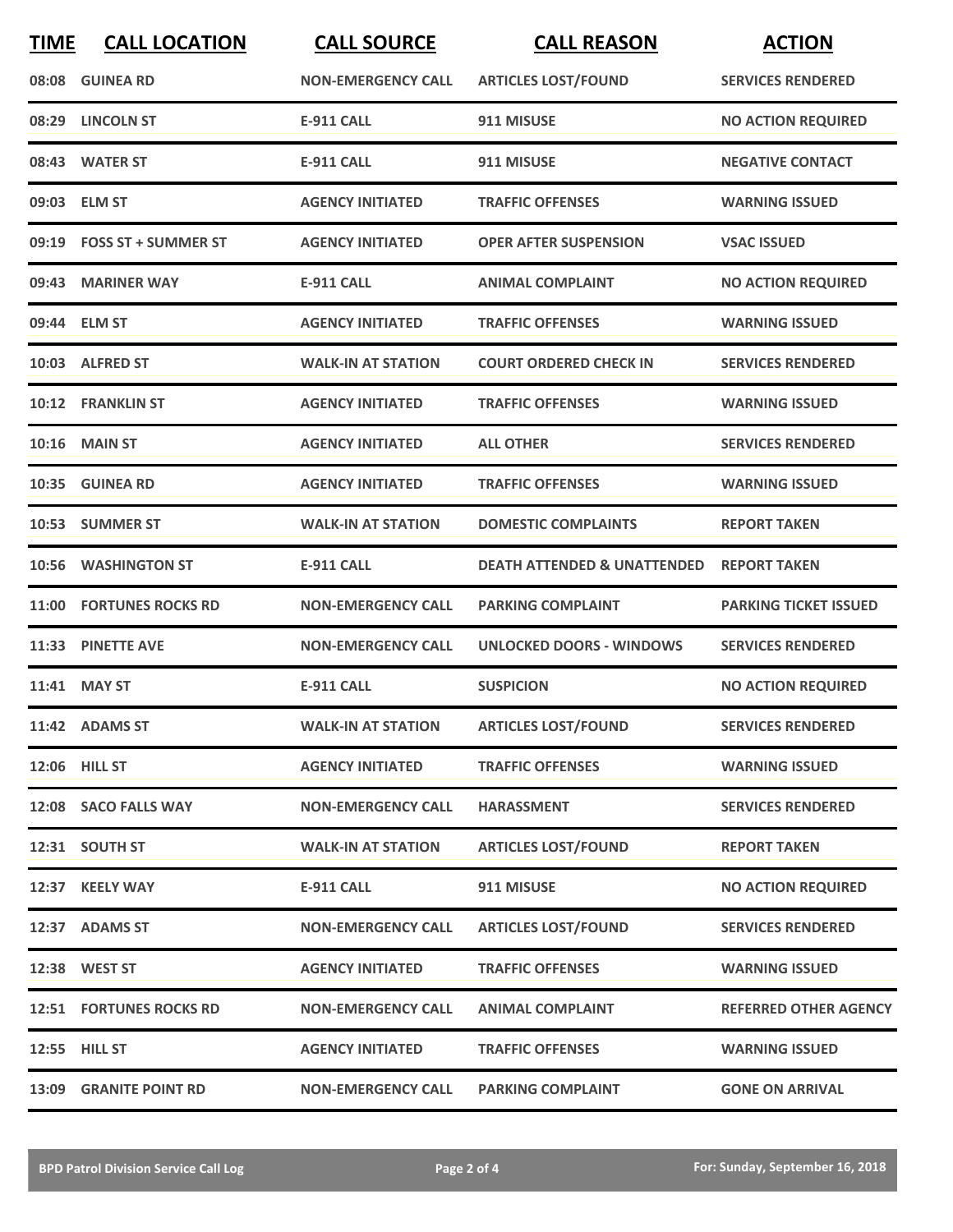| <b>TIME</b> | <b>CALL LOCATION</b>                     | <b>CALL SOURCE</b>        | <b>CALL REASON</b>                                                    | <b>ACTION</b>                |
|-------------|------------------------------------------|---------------------------|-----------------------------------------------------------------------|------------------------------|
| 13:19       | <b>MAIN ST</b>                           | <b>E-911 CALL</b>         | <b>SUSPICION</b>                                                      | <b>REPORT TAKEN</b>          |
|             | <b>13:51 FORTUNES ROCKS RD</b>           | <b>NON-EMERGENCY CALL</b> | <b>PARKING COMPLAINT</b>                                              | <b>PARKING TICKET ISSUED</b> |
|             | 13:59 BOULDER WAY                        | <b>NON-EMERGENCY CALL</b> | <b>ANIMAL COMPLAINT</b>                                               | <b>UNFOUNDED</b>             |
| 14:05       | <b>MADDOX POND RD + POOL ST</b>          | <b>NON-EMERGENCY CALL</b> | <b>ALL OTHER</b>                                                      | <b>REFERRED OTHER AGENCY</b> |
|             | 15:16 WEST ST + HILL ST                  | <b>AGENCY INITIATED</b>   | <b>TRAFFIC OFFENSES</b>                                               | <b>DEFECT CARD ISSUED</b>    |
|             | 15:23 PRECOURT ST + BAKERS WAY           | <b>AGENCY INITIATED</b>   | <b>TRAFFIC OFFENSES</b>                                               | <b>VSAC ISSUED</b>           |
|             | 15:25 SUMMER ST                          | <b>E-911 CALL</b>         | 911 MISUSE                                                            | <b>NEGATIVE CONTACT</b>      |
|             | <b>15:28 POMERLEAU ST</b>                | <b>NON-EMERGENCY CALL</b> | <b>CHECK WELFARE</b>                                                  | <b>REPORT TAKEN</b>          |
|             | 15:34 SPRUCE ST                          | <b>NON-EMERGENCY CALL</b> | <b>DOMESTIC COMPLAINTS</b>                                            | <b>ARREST(S) MADE</b>        |
|             | <b>CHARGE: DOMESTIC VIOLENCE ASSAULT</b> |                           | OFFENDER: KRISTYN MARIE LACHANCE  AGE: 28  RESIDENT OF: BIDDEFORD, ME |                              |
| 16:37       | <b>MEDICAL CENTER DR</b>                 | <b>NON-EMERGENCY CALL</b> | <b>FRAUD (INSUFFICIENT FUNDS)</b>                                     | <b>SERVICES RENDERED</b>     |
|             | 16:40 ALFRED ST + BARRA RD               | <b>AGENCY INITIATED</b>   | <b>TRAFFIC OFFENSES</b>                                               | <b>WARNING ISSUED</b>        |
|             | 16:53 ADAMS ST                           | <b>NON-EMERGENCY CALL</b> | <b>SUSPICION</b>                                                      | <b>UNFOUNDED</b>             |
| 17:05       | <b>MAIN ST</b>                           | <b>E-911 CALL</b>         | <b>CRIM THREAT / TERRORIZING</b>                                      | <b>UNFOUNDED</b>             |
|             | 17:07 GRANITE ST                         | <b>E-911 CALL</b>         | ATTEMPTED/THREATENED SUICIDE TRANSPORT TO HOSPITAL                    |                              |
|             | 17:20 FOSS ST                            | <b>AGENCY INITIATED</b>   | <b>ARTICLES LOST/FOUND</b>                                            | <b>SERVICES RENDERED</b>     |
|             | 18:04 ORCHARD ST                         | <b>NON-EMERGENCY CALL</b> | <b>SUSPICION</b>                                                      | <b>SERVICES RENDERED</b>     |
|             | 18:21 JOSHUA DR                          | <b>WALK-IN AT STATION</b> | <b>DOMESTIC COMPLAINTS</b>                                            | <b>REPORT TAKEN</b>          |
|             | 18:27 WENTWORTH ST                       | <b>NON-EMERGENCY CALL</b> | <b>ARTICLES LOST/FOUND</b>                                            | <b>SERVICES RENDERED</b>     |
|             | 19:31 ALFRED ST                          | <b>AGENCY INITIATED</b>   | <b>TRAFFIC OFFENSES</b>                                               | <b>WARNING ISSUED</b>        |
|             | 19:34 SOUTH ST                           | E-911 CALL                | <b>CRIM THREAT / TERRORIZING</b>                                      | <b>UNFOUNDED</b>             |
|             | 20:19 ELM ST                             | <b>AGENCY INITIATED</b>   | <b>TRAFFIC OFFENSES</b>                                               | <b>WARNING ISSUED</b>        |
|             | 20:25 MISTY MEADOWS DR                   | <b>NON-EMERGENCY CALL</b> | <b>THEFT</b>                                                          | <b>REPORT TAKEN</b>          |
|             | 20:36 POOL ST                            | <b>E-911 CALL</b>         | <b>SUSPICION</b>                                                      | <b>SERVICES RENDERED</b>     |
|             | 20:45 ELM ST                             | <b>NON-EMERGENCY CALL</b> | <b>DOMESTIC COMPLAINTS</b>                                            | <b>CALL TRANSFERRED</b>      |
|             | 21:07 SOUTH ST                           | <b>E-911 CALL</b>         | <b>ASSAULT</b>                                                        | <b>REPORT TAKEN</b>          |